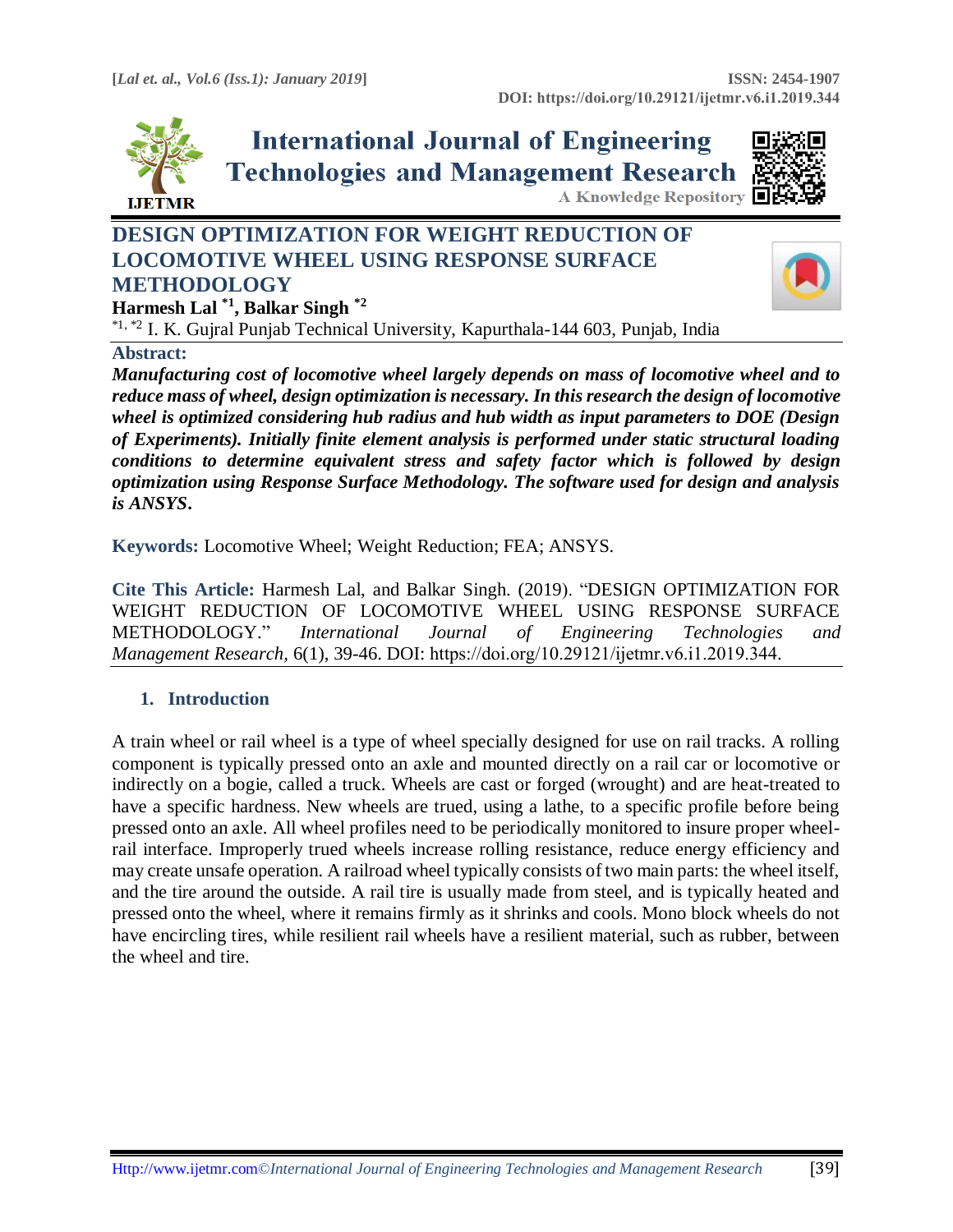

Figure 1: Locomotive wheel [1]

Nomenclature of different regions of locomotive wheel can be seen in figure 1 above. Tread and flange are the regions which comes in immediate contact with rail track.

# **2. Problem Description**

Structural and fatigue life analysis of railway wheel is done using Finite Element method. The method involves three stages of analysis i.e. Preprocessing, solution and post-processing.

- Preprocessing stage involves CAD modeling, meshing into elements and nodes (discretization), assigning loads and boundary conditions.
- Solution stage involves matrix formulations, matrix inversions and multiplication, assemblage of element stiffness matrix, global stiffness matrix.
- Postprocessing stage involves viewing results, contour plots, vector plots and optimization of input parameters.

The base design reference is taken from KLW data sheet which provides range of dimensions of hub, tread, flange, rim and web. The dimension ranges of these parameters are provided in figure 2 below.



Figure 2: Wheel dimension range [4]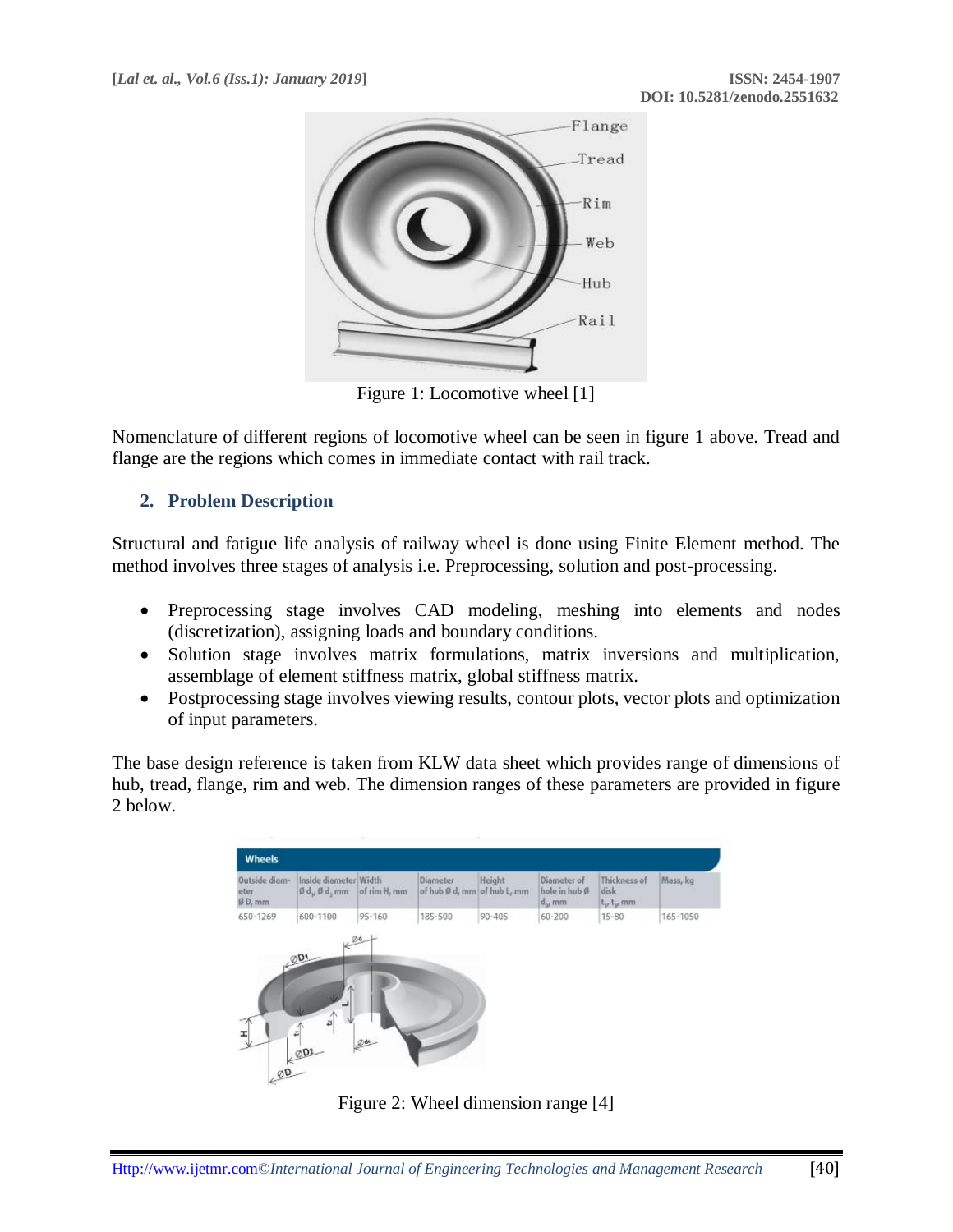Table 1 below shows material properties of wheel and axle load. The axle load specified in table 1 below is used for structural and fatigue life analysis.

| aoie 1. Macdiae<br>properties and Loug |                        |  |  |  |
|----------------------------------------|------------------------|--|--|--|
| Axle Load                              | 146.2 KN               |  |  |  |
| Young's Modulus                        | 205GPa                 |  |  |  |
| Density                                | 7850 Kg/m <sup>3</sup> |  |  |  |
| <b>Ultimate Strength</b>               | 450MPa                 |  |  |  |
| <b>Yield Strength</b>                  | 250MPa                 |  |  |  |

# Table 1: Material properties and Loads

# **3. Finite Element Analysis**

The CAD model of locomotive wheel and track is modeled using data reference ranges provided in figure 2. The CAD model developed is 1/4th of actual size to save computational time in meshing and solution.



Figure 3: CAD model of wheel and track

The model is meshed using hexahedral elements and fine sizing as shown in figure 4 below. Number of elements generated is 27461 and number of nodes generated is 4988. Smoothing is set to medium, inflation set to smooth transition, transition ratio .272.



Figure 4: Meshed model of wheel and track

Bottom surface of track is provided with fixed support [c] and right surface of wheel is provided with frictionless support[A] and downward direction force of 146200N is applied on hub as shown in figure 5 below.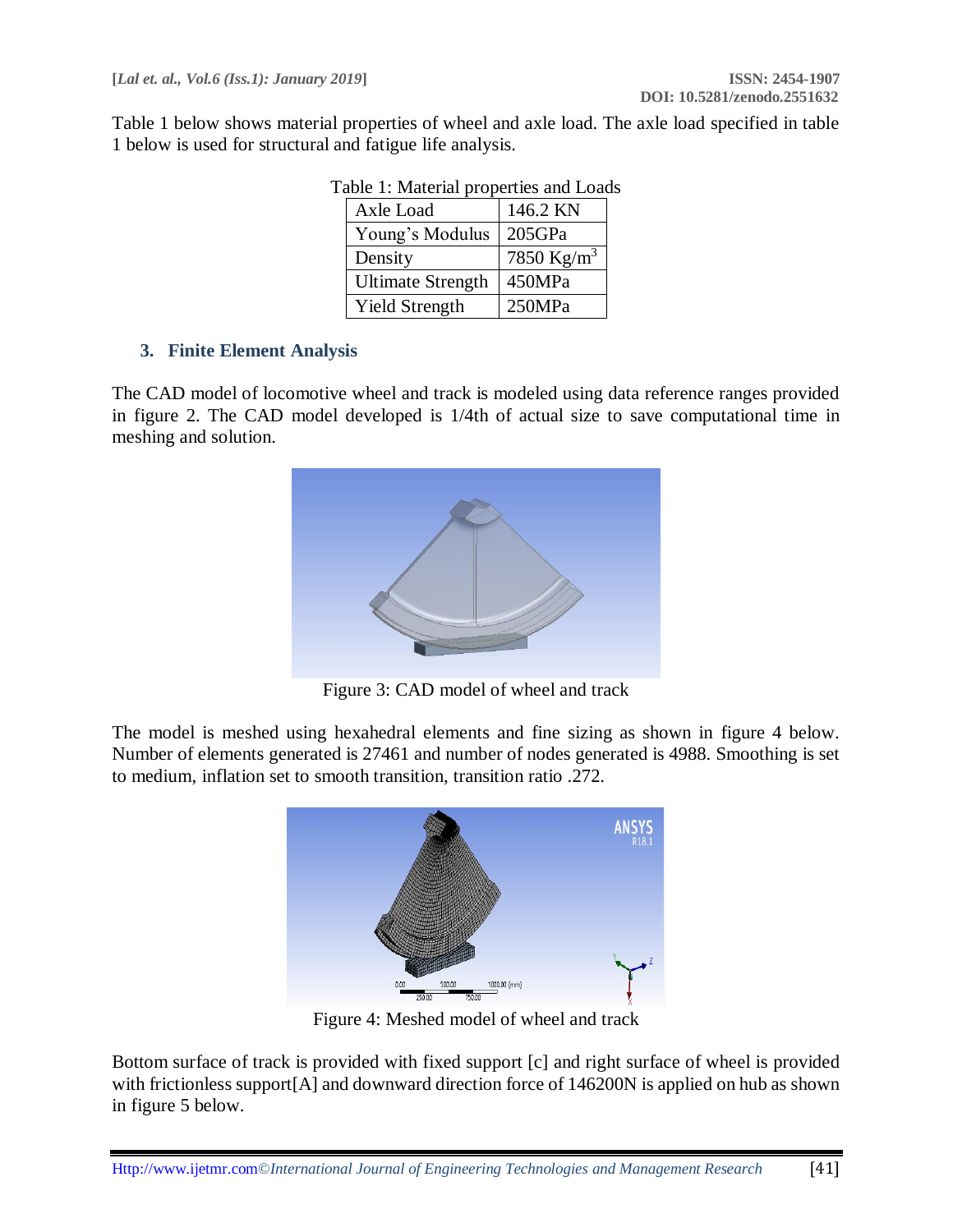

Figure 5: Loads and Boundary Conditions

After performing the above steps, the solver is set to run for static structural analysis. Equivalent stress plot and deformation plot are obtained as shown in figure 6 and figure 7 below.



Figure 6: Equivalent stress plot

The fatigue life analysis is performed under fully reversed load as shown in figure 7 and safety factor along with fatigue life is determined. The life is determined in terms of number of cycles.



Figure 7: Fully reversed load

Safety factor is determined and minimum value of safety factor obtained is 3.21 as whown in figure 8 below.



Figure 8: Safety factor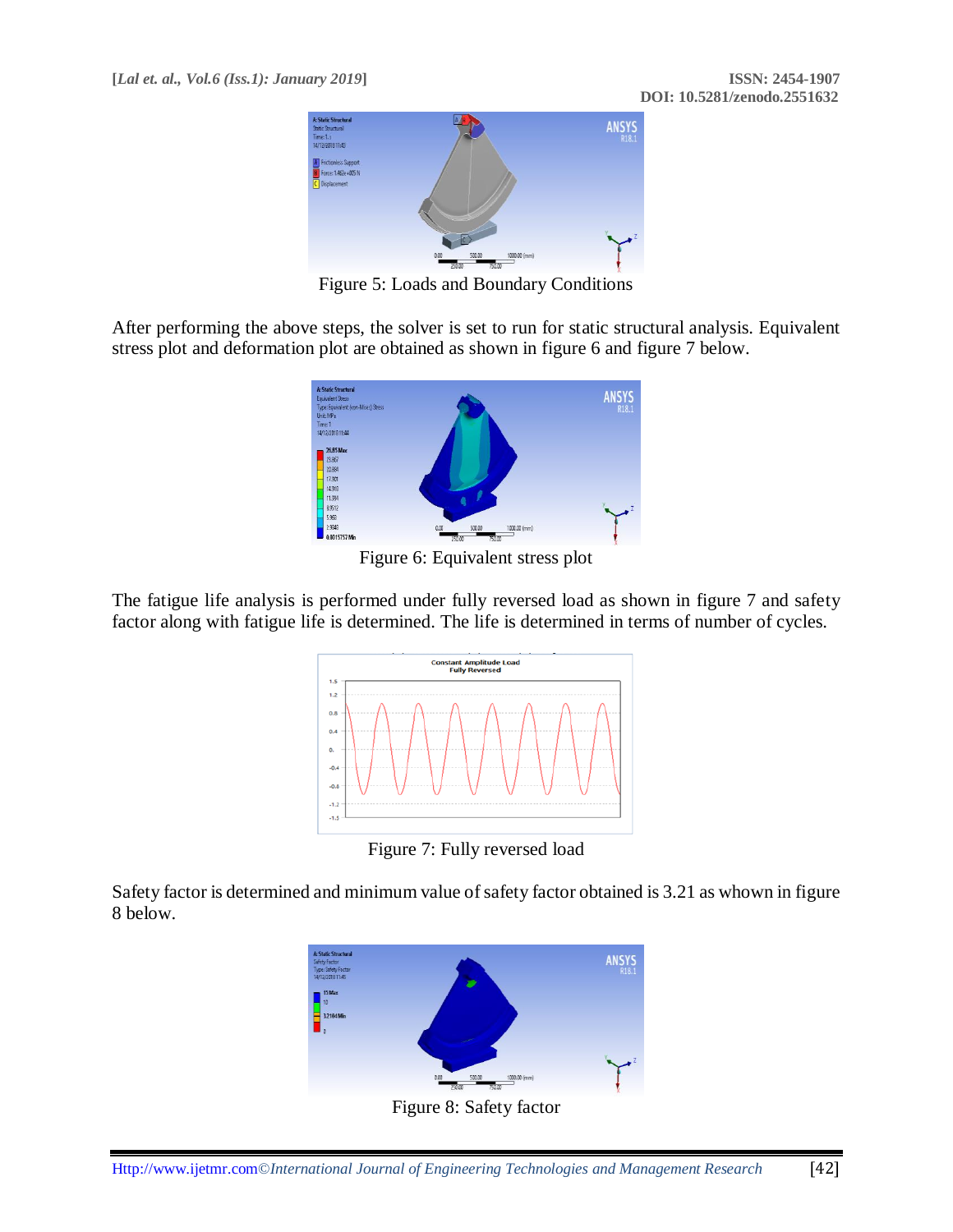# **4. Optimization Using Response Surface Methodology**

Response surface methodology (RSM) is a collection of mathematical and statistical techniques for empirical model building [5]. By careful design of experiments, the objective is to optimize a response (output variable) which is influenced by several independent variables (input variables). An experiment is a series of tests, called runs, in which changes are made in the input variables in order to identify the reasons for changes in the output response. When behavior (response, y) that should be taken into consideration for design is determined as a function of multiple design variables (xi), the behavior in response surface method is expressed by the approximation as a polynomial  $y = f(x)$  on the basis of observation data. A quadratic response function with two variables with a regression model is expressed by

 $y=60 + \beta 1x1 + \beta 2x2 + \beta 3x12 + \beta 4x22 + \beta 5x1x2$ 

Where β0, β1, β2, β3, β4 and β5 are the regression coefficients.

The optimization is performed on 2 design parameters i.e. hub width  $(x1)$  and hub radius  $(x2)$  using response surface methodology. The response surface method (RSM) is a statistical and mathematical method to model approximately and analyze the response surface with the design variables, when the interesting responses are influenced by various design variables. RSM was to use regression methods based on least square methods. In the study, RSM was used to determine the optimum design for the minimization of the weight within the specific life. The significant process variables were identified by using the central composition design (CCD), which is a kind of design of experiments (DOE). Central composite design is the default DOE type. It provides a screening set to determine the overall trends of the metamodel to better guide the choice of options in Optimal Space-Filling Design. The CCD DOE type supports a maximum of 20 input parameters.

|            | A  | B.     | $\mathbb{C}$                                 | D      | E                                                                                             | F.     |
|------------|----|--------|----------------------------------------------|--------|-----------------------------------------------------------------------------------------------|--------|
| $\ddagger$ |    |        | Name: P12-hubwidth (nm) P13-hubradius (nm) V |        | P4 - Safety Factor Minimum * P5 - Equivalent Stress Maximum (MPa) * P8 - Geometry Mass (kg) * |        |
| 2          |    | 123.75 | 80                                           | 3.2902 | 26.852                                                                                        | 676.12 |
| 3.         | 2  | 112.5  | 80                                           | 2.7564 | 31.273                                                                                        | 675.85 |
| 4          | 3  | 135    | 80                                           | 3.0888 | 27.907                                                                                        | 676.44 |
| 5          | 4  | 173.75 | 72                                           | 3.0369 | 28.384                                                                                        | 677.81 |
| 6          | 5. | 123.75 | 88                                           | 2.7566 | 31.27                                                                                         | 673.53 |
| 7          | 6  | 112.5  | $\overline{n}$                               | 2.7123 | 31.781                                                                                        | 677.66 |
| s          | 7  | 135    | $\overline{n}$                               | 3.1722 | 27.173                                                                                        | 678.04 |
| g.         | 8  | 112.5  | 88                                           | 3.2114 | 26.842                                                                                        | 673.27 |
| 10         | 9  | 135    | 88                                           | 2.7597 | 31.235                                                                                        | 674.45 |

Figure 9: Hub width and hub radius with optimization

In Central Composite Design (CCD), a Rotatable (spherical) design is preferred since the prediction variance is the same for any two locations that are the same distance from the design center. However, there are other criteria to consider for an optimal design setup. Among these criteria, there are two that are commonly considered in setting up an optimal design using the design matrix. The degree of non-orthogonality of regression terms can inflate the variance of model coefficients. The position of sample points in the design can be influential based on their position with respect to others of the input variables in a subset of the entire set of observations. After DOE, a response surface is generated for all the input and output values using the least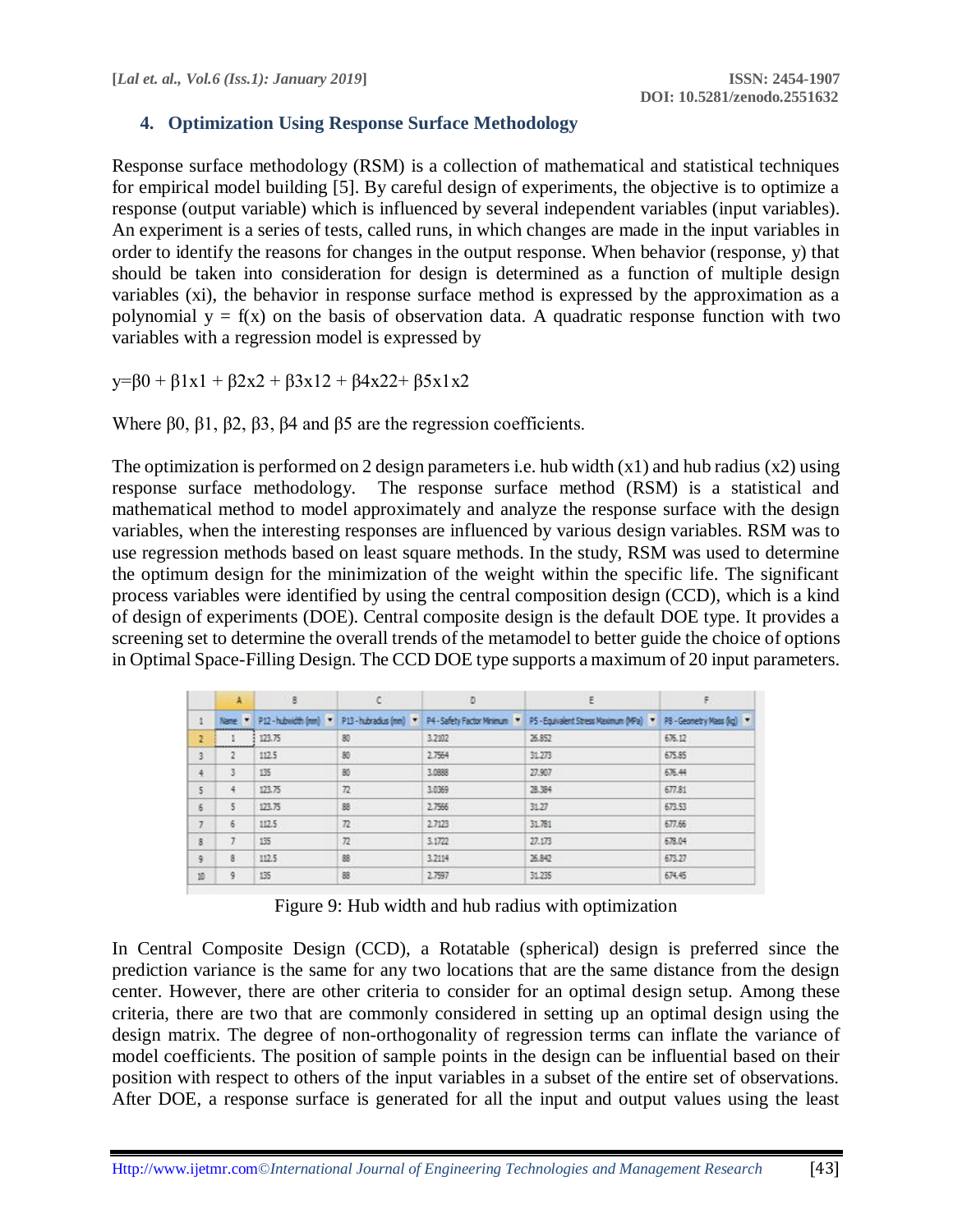squares methodology. The data points are fitted with a standard 2nd order model. The points generated on the response surface are then used to perform the optimization. The goodness of fit plots for all the subsystems are shown below.



Figure 10: Goodness of fit curve

"Goodness of Fit" of a linear regression model describes how well a model fits a given set of data, or how well it will predict a future set of observations. An X-Y Scatter plot illustrating the difference between the data points and the linear fit.



Figure 10: Safety factor at different design points

The above graph shows safety factor at different design points (x1: hub width and x2: hub radius). The safety factor is found to be maximum at design point number 8 for which hub width is 112.5mm and hub radius is 88mm. The safety factor is minimum for point number 6 for which hub width is 112.5mm and hub radius is 72mm.



Figure 11: Equivalent stress at different design points

The equivalent stress is found to be maximum at design point number 6 for which hub width is 112.5mm and hub radius is 72mm and minimum at design point number 8 for which hub width is 112.5mm and hub radius is 88mm.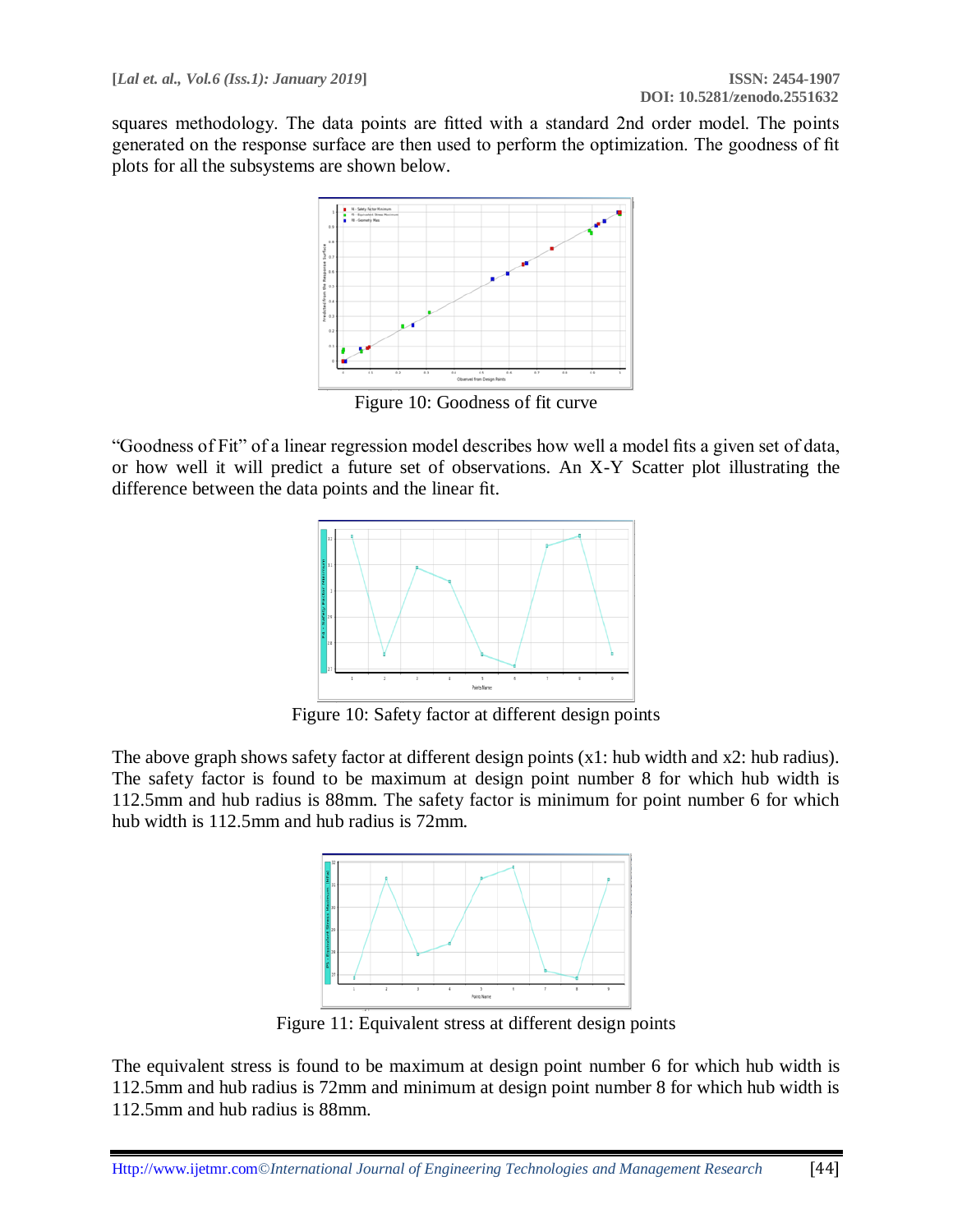

Figure 12: Geometric mass at different design points

The geometric mass of wheel is found to be maximum (678.04Kg) at design point 7 for which hub width is 135mm and hub radius is 72mm. The geometric mass is minimum(673.27Kg) at design point 8 for which hub width is 112.5mm and hub radius is 88mm. Contour plots developed through RSM analyze the effect of input variable with respect to one output variable keeping all other variables fixed. Effect of tread depth and tread width on locomotive wheel are analyzed with contour plots.



Figure 13: Response surface chart for safety factor output



Figure 14: Response surface chart for equivalent stress output



Figure 15: Response surface chart for mass optimization

Sensitivities chart are used to graphically view the global sensitivities of each output parameter with respect to input parameter. The global, statistical sensitivities are based on a correlation analysis using generated sample points, which are located throughout the entire space of input parameters.